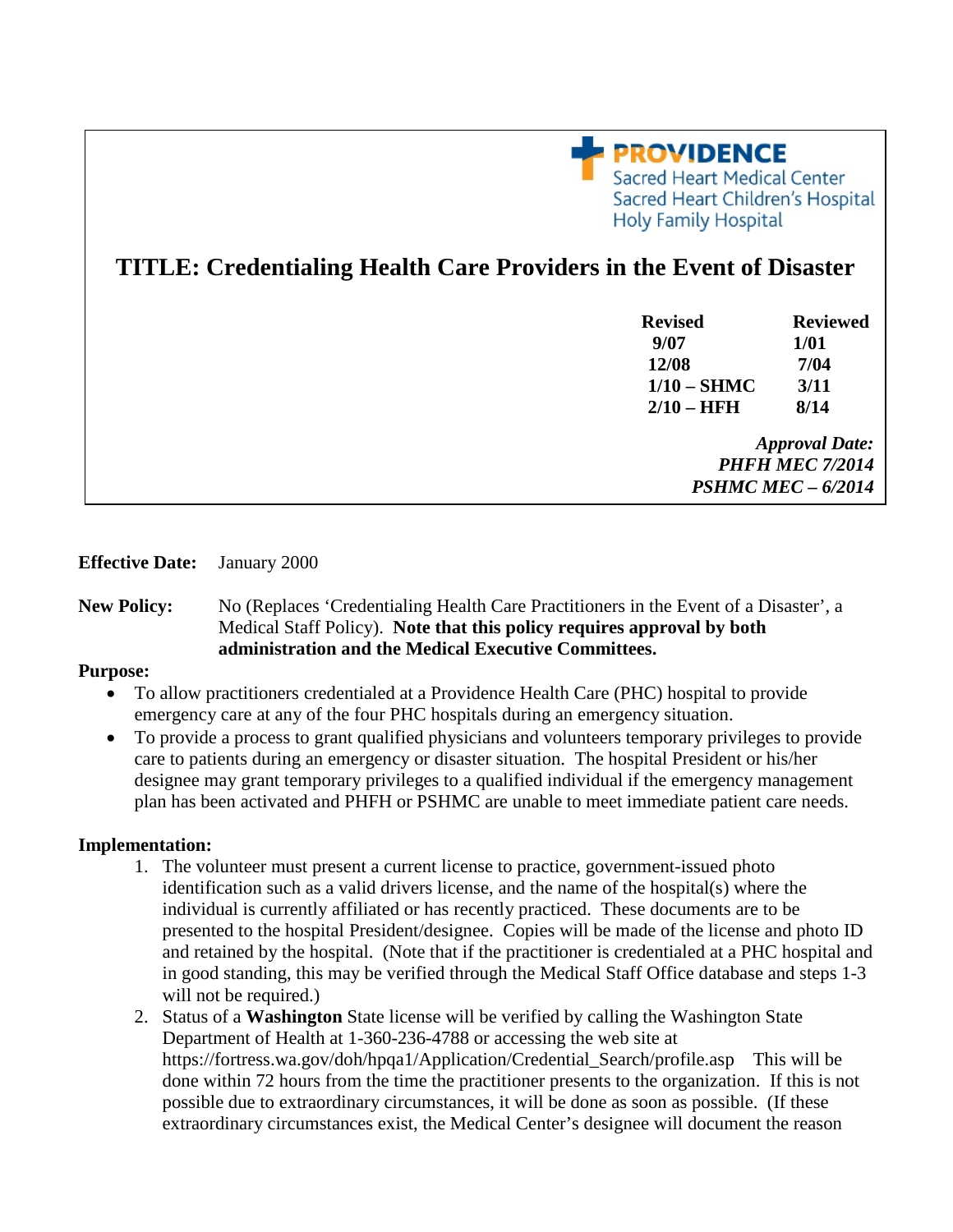that primary source documents could not be obtained, as well as evidence that the practitioner is continuing to provide adequate care, treatment, and services during the disaster situation.) Status of an **Idaho** physician license will be verified by calling the Idaho State Board of Medicine at 208-327-7000 or accessing the website at

http://www.accessidaho.org/public/bomed/license/search.html. If a physician is licensed in a state other than Washington or Idaho, that state contact may be found on www.fsmb.org.

- 3. Whenever practicable, the hospital(s) where the individual is currently affiliated or has recently practiced will be contacted to verify that the individual is or has been a member in good standing.
- 4. The practitioner granted emergency privileges will be paired with and supervised by a currently credentialed medical staff member or hospital employee.
- 5. All individuals granted emergency privileges will be issued a temporary ID badge through Security. These badges will be clearly marked as 'Temporary Staff' and will be returned to hospital security when the services of these individuals are no longer needed**.**
- 6. If the disaster situation continues, the hospital President or his designee will make a decision (based on information obtained regarding the professional practice of the volunteer) within 72 hours from the time the volunteer practitioner presents to the organization regarding the continuation of the disaster privileges initially granted. Emergency/disaster privileges may also be rescinded as determined by any member of the hospitals' administrative team or Medical Executive Committee member without any stated cause.
- 7. All emergency privileges terminate immediately at the conclusion of the emergency or disaster situation which gave rise to the need for this policy to be implemented. Termination of those emergency/disaster privileges, regardless of the reason, shall not entitle any individual to the fair hearing rights defined in the Medical Staff Bylaws or other grievance procedure of the respective hospital.
- 8. All hospital property assigned to the volunteer will be returned to the manager or designee of the department to which s/he has been assigned.

**Rationale:** Accreditation standards require a hospital to have a credentialing policy in the event of a disaster in order to meet the anticipated needs of a community.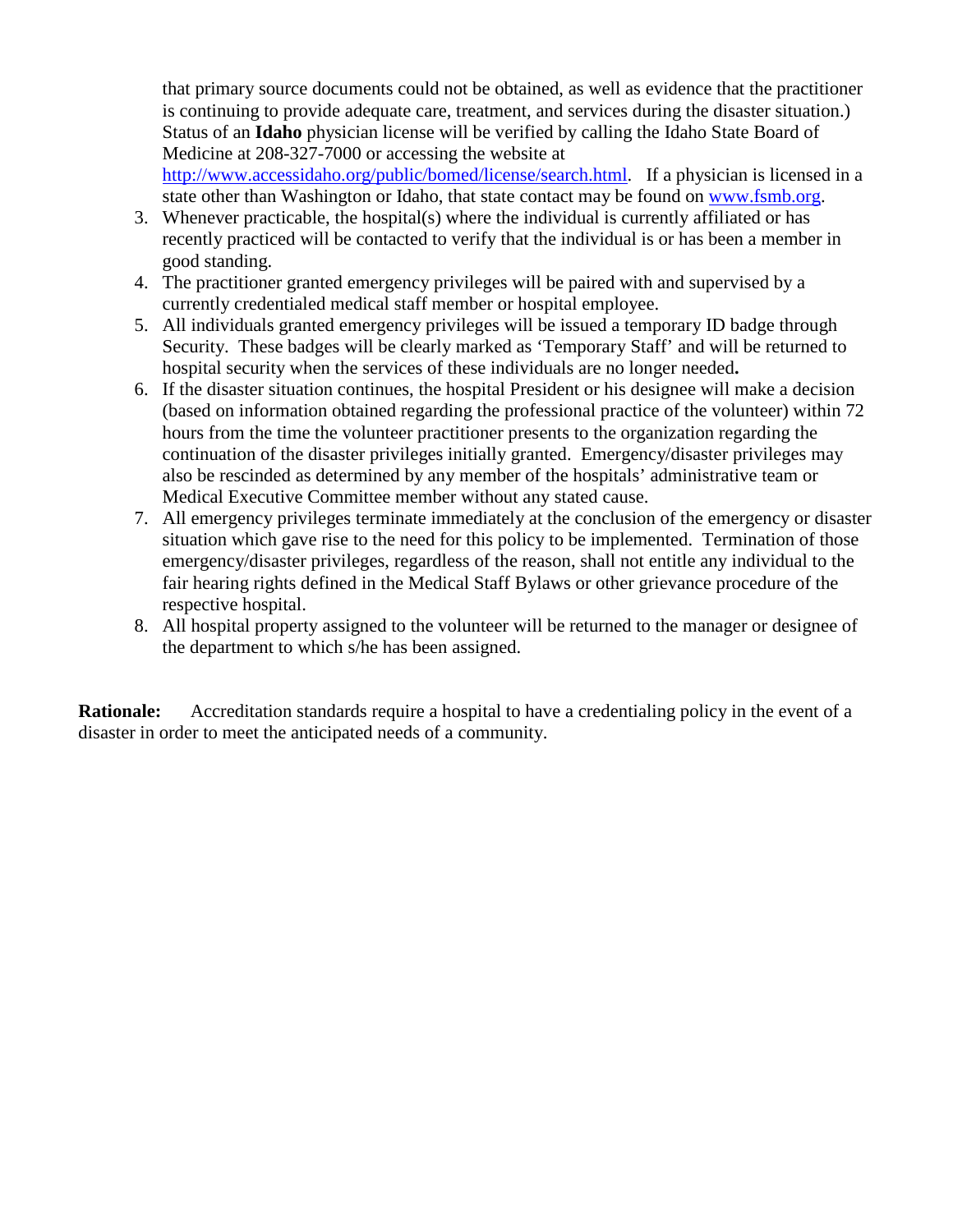# **PROVIDENCE HEALTH CARE EMERGENCY /DISASTER PRIVILEGES FORM**

**Badge ID:**  \_\_\_\_\_\_\_\_

| DATE OF DISASTER: _________________________<br>HOSPITAL: __________________________ |                  |                         |                    |
|-------------------------------------------------------------------------------------|------------------|-------------------------|--------------------|
|                                                                                     | П<br><b>DMAT</b> | $\Box$<br><b>MRC</b>    | $\square$ ESAR-VHP |
|                                                                                     |                  |                         |                    |
|                                                                                     |                  |                         |                    |
| Telephone: Date of Birth: SSN:                                                      |                  |                         |                    |
|                                                                                     |                  | <b>Graduation Date:</b> |                    |
|                                                                                     |                  |                         |                    |
|                                                                                     |                  |                         |                    |

## **I attest that the information submitted by me in this application is correct and complete:**

I hereby volunteer my professional services to the above listed PHC hospital during this emergency/disaster. I agree to abide by the hospital's Policies and Procedures, Incident Commander or any other hospital or Medical Staff leader.

I also acknowledge that my emergency/disaster privileges at the PHC hospital shall immediately terminate once the emergency/disaster has ended, as notified by the hospital.

I authorize the PHC hospital to consult with any individual(s) or organization(s) who may have information bearing on my professional qualification, competency, character, mental or emotional stability, physical condition, ethics, behavior, or any other matter bearing on my professional qualifications and competency to carry out the emergency/disaster privileges I am requesting. I authorize all individuals and organizations who are requested to provide such information to the PHC hospital or its representative.

I release from any liability all representatives of the PHC hospital and its Medical Staff for their acts performed in good faith and without malice in connection with their evaluation of me and my credentials. I release from any liability all individuals and organizations who provide information to the PHC hospital in good faith and without malice concerning my competency, ethics, character and other qualifications including otherwise privileged or confidential information.

I agree that a photocopy or facsimile of this document with my signature may be accepted by any entity from which such information is sought, with the same authority as the original and I specifically waive written notice from any such entities or individuals who may provide information based upon this authorized request.

I certify that as of this date, I have no physical, medical or mental condition that would impair rendering care to the patients or meeting medical staff responsibilities. I further attest to having no impairment due to chemical dependency/substance abuse.